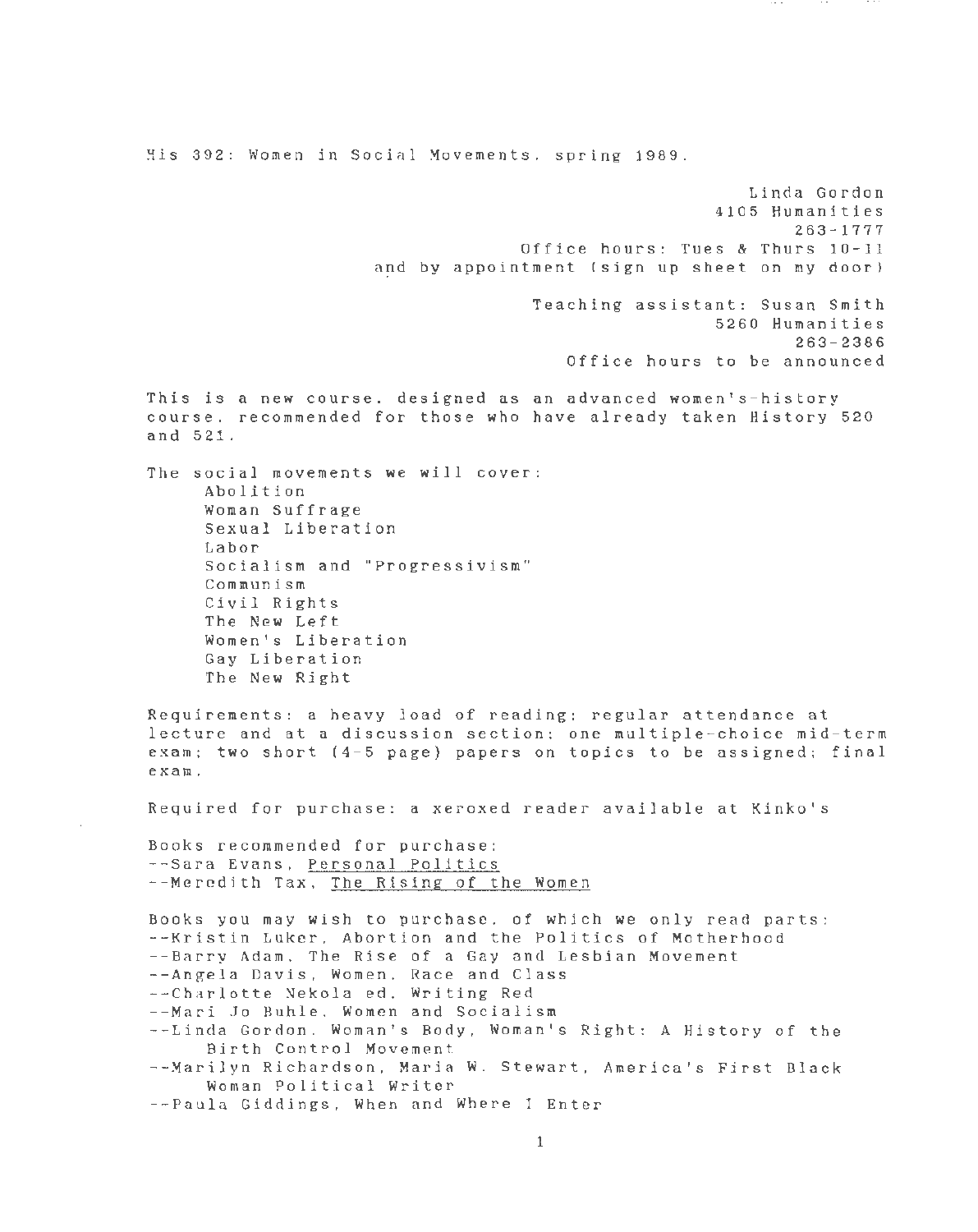All books except the xeroxed reader will be on reserve either at Helen C. White or the State Historical Society Library. Tentative lecture schedule. Note: readings are to be done BEFORE the date for which they are listed. X means the item is in the xeroxed reader. Jan. 26. INTRODUCTION. What is a social movement? Are women's movements or women's roles in movements unique? Read: Temma Kaplan, "Female Consciousness and Collective Action", X. (Start on next week's heavy reading assignment.) Jan. 31, Feb. 7, Feb. 9. Abolition and Women's Rights (Feb. 2 No class.) Read: --excerpts from Richardson and Stewart, X.  $-$ -DuBois, "The Radicalism of the Woman Suffrage Movement,"  $\times$ . --Davis, Women, Race and Class, chaps. 2-7 --excerpts from Rossi and Stanton, X. --"Suffrage Militant Alice Paul Goes to Jail," X. Recommended: - -Daring to Dream. Utopian Stories by US Women, 1836-1919, ed. Carol Farley Kessler Feb. 14-16. Sexual Liberation. Read: --Gordon, chapters 5, 9, 14 (other chapters optional) --DuBois and Gordon, X. - -selections from Diana, X. Paper #1 due February 21, on one of a choice of topics to be assigned. Feb. 21-March 2. Labor Read: --Meredith Tax, The Rising of the Women, all. --Alice Kessler-Harris, "Where Are the Organized Women Workers?" X. --Dolores Janiewski, "Seeking 'a New Day and a New Way'", X. --Genora Johnson Dollinger, "Women and Labor Militancy," X. --Barbara Baer and Glenna Mtthews, "The Women of the Boycott," X. Recommended: --Jacqueline Hall, "Disorderly Women." X. --Leslie Woodcock Tentler, chapter III of Wage-earning Women, X.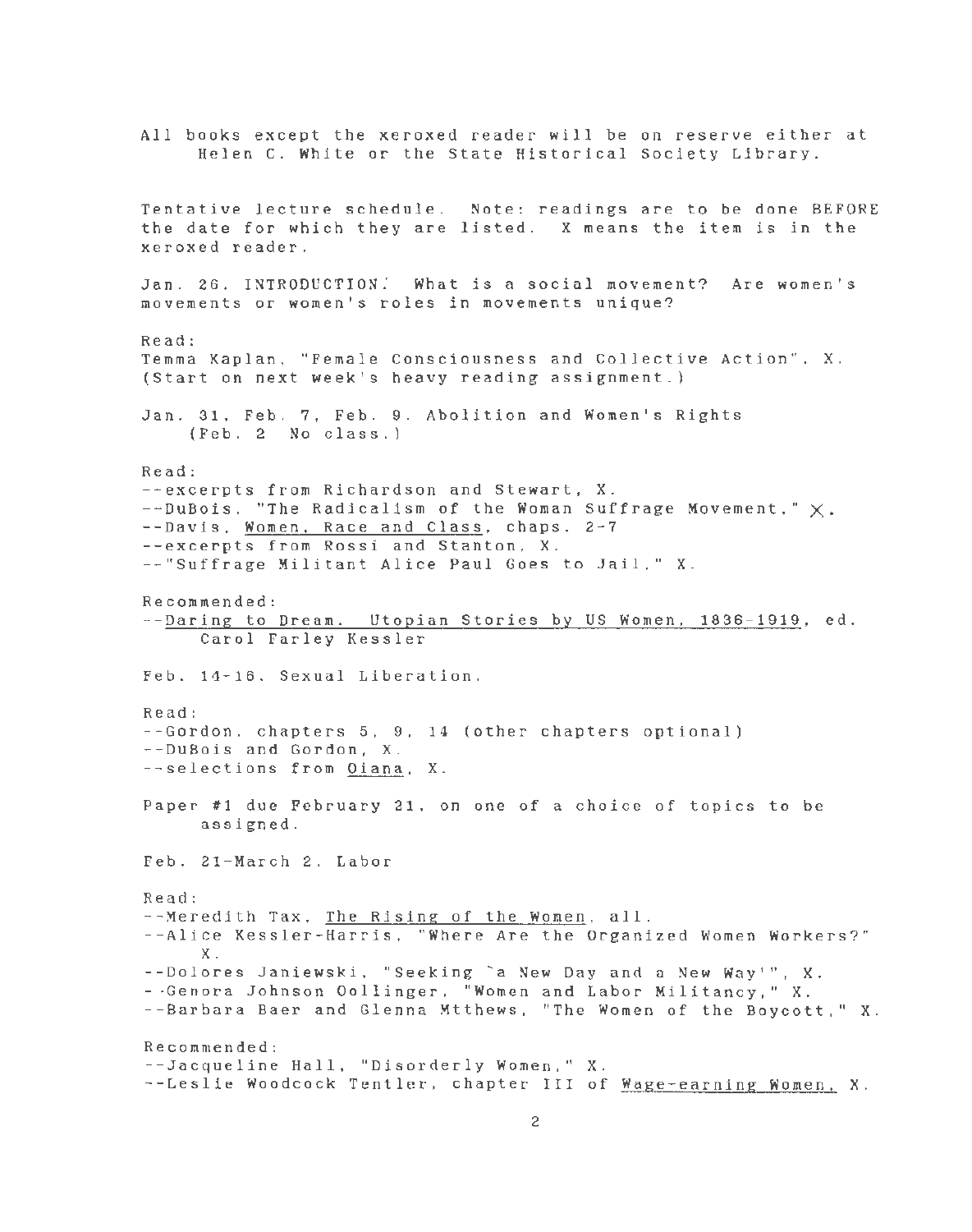Film sometime during this unit: Babies and Banners March 7-14. Socialism and Progressivism Read: --Buhle. chapters 3-4, 8, more if possible. --Freedman, "Separatism as Strategy", X. --Paula Giddings, chapters 1 and 5, on reserve. --Bettina Aptheker, "Woman Suffrage and the Crusade Against Lynching," X. Recommended: --Terborg-Penn. "Discontented Black Feminists", X. March 16: Mid-term exam. March 21-23. Vacation. March 28-30. Communism Read: --Lynd, Rank & File, stories of Christine Ellis and Sylvia Woods, X. --Robert Shaffer. "Women and the Communist Party USA, 1930-1940", X. --selections by Ramona Lowe, Elizabeth Thomas, Aunt Molly Jackson , Florence Reece, Tess Slesinger from Writing Red, on reserve. Recommended: --more from Writing Red. --Amy Swerdlow, "Ladies' Day at the Capitol: Women Strike for Peace versus HUAC," X. 8:30 PM, Tuesday, March 28, REQUIRED Film: Salt of the Earth, in Science 180. April 4-6. Civil Rights Read: --Sara Evans, chaps. 1-4 --Jacqueline Jones, chap. 8, chap 7 recommended, X. --Carl Brauer, "The 'Old Feminism' and the Civil Rights Act of 1964," X. --''Civil Rights Activists Rosa Parks and Virginia Foster Durr," X. --Anne Moody, "Coming of Age in Mississippi," X. --Susan Mitchell, "A Personal Tribute to Ruby Doris Smith Robinson, X. April 11: Paper #2 due.

3